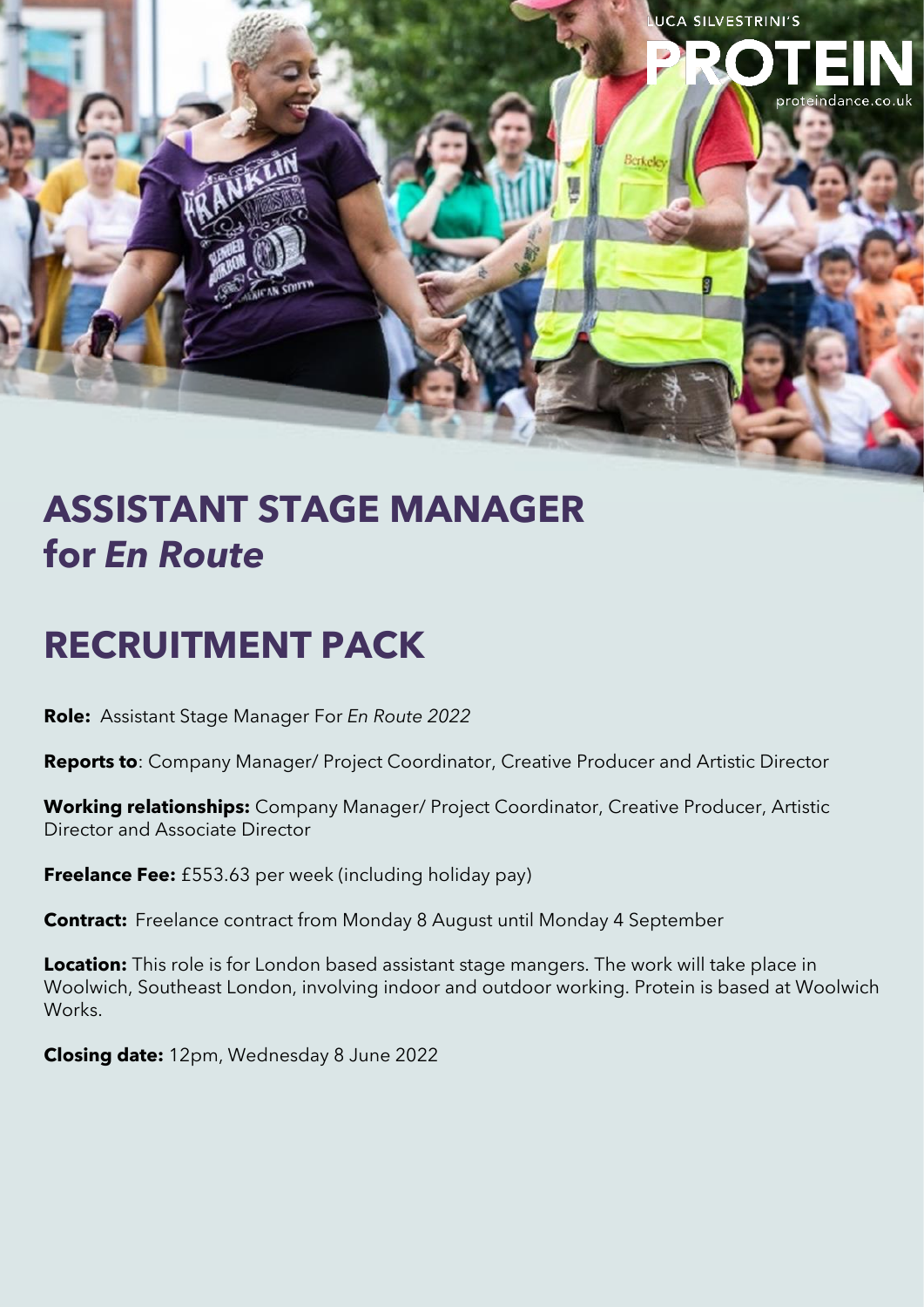## **ABOUT THE ROLE**

#### **REHEARSALS**

- Manage production orders and act as the point of contact for production deliveries
- Provide welfare equipment including shoes, water bottles, towels for each show
- Maintain, wash, launder costumes, and order new costumes for the cast as required
- Maintain, order and refresh set pieces and props for the rehearsals and performances as needed
- Support the musicians, with setting up stands, laminated music sheets and costumes
- Liaise with Company Manager to arrange allocation of all production elements for each show

• Work with the Creative Producer to ensure all budget items are signed off in advance and invoices/payments tracked

- Supporting Access Lead across the production where required
- Liaise with the Company Manger to produce all relevant Health & Safety signage for each event

### **PERFORMANCES**

- Provide on-site production assistance across the three performances
- Lead on props, set and shows production elements
- Manage the safe return of production orders to the chosen supplier after each show
- Manage the collection of all on site show reports, collate and share with event management team
- Any other tasks related to the production as required

### **POST-EVENT**

- Ensure that all receipts and invoices for purchase are correctly filed and reconciled
- Ensure that all reporting documentation has been received and saved
- Attend a project team de-brief

## **SKILLS, KNOWLEDGE AND EXPERIENCE**

#### **ESSENTIAL**

- Previous experience of working on mid-large-scale performance
- Understanding of various production elements, including costume and prop maintenance
- Experience of outdoor or site-specific theatre work
- Enthusiasm for working outdoors
- Able to work as part of small production team

### **DESIRABLE**

• First Aid qualified (accreditation valid within the last 2 years)

### **PERSONAL ATTRIBUTES**

- Commitment to diversity and inclusion
- Able to work under pressure and to tight deadlines
- Ability to establish a rapport with a wide range of individuals
- Team player who enjoys managing a small, enthusiastic team
- Passion for the arts sector and contemporary outdoor performance